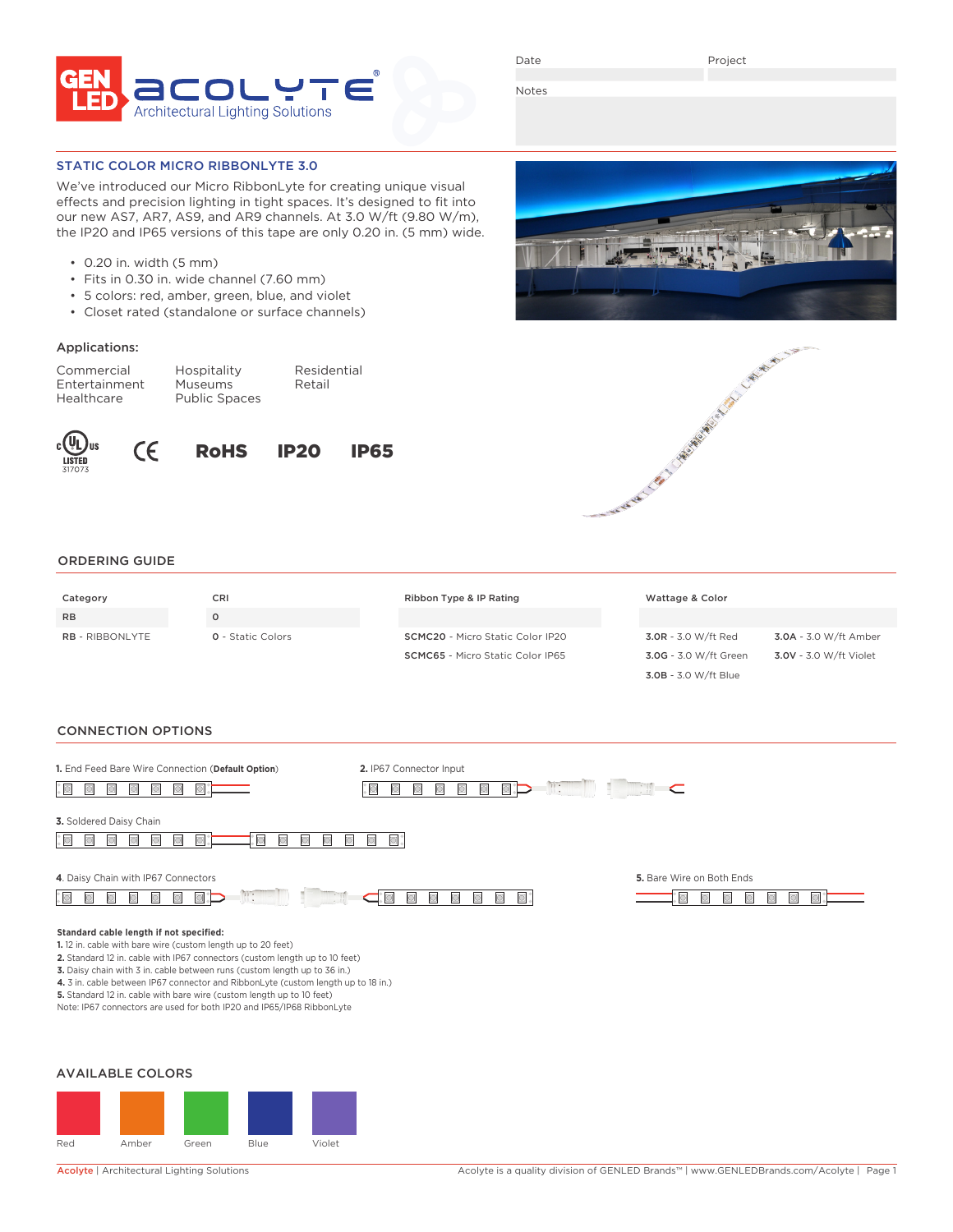

# SPECIFICATIONS / DIAGRAM / USAGE GUIDELINES

|                              |                            |                            | STATIC COLOR MICRO RIBBONLYTE 3.0                                                                                                                                                                                                                                             |                            |                           |
|------------------------------|----------------------------|----------------------------|-------------------------------------------------------------------------------------------------------------------------------------------------------------------------------------------------------------------------------------------------------------------------------|----------------------------|---------------------------|
| <b>Operating Voltage</b>     |                            |                            | 24 V                                                                                                                                                                                                                                                                          |                            |                           |
| <b>Power Consumption</b>     |                            |                            | 3.0 W/ft (9.84 W/m)                                                                                                                                                                                                                                                           |                            |                           |
| Current (mA) - 24V           |                            |                            | 125 mA/ft (410 mA/m)                                                                                                                                                                                                                                                          |                            |                           |
| <b>LED Pitch</b>             |                            |                            | 43 LEDs/ft (140 LEDs/m)                                                                                                                                                                                                                                                       |                            |                           |
| <b>Protection Rating</b>     |                            |                            | IP20, IP65                                                                                                                                                                                                                                                                    |                            |                           |
| Dimming/Control              |                            |                            | ELV / MLV / 0-10 Volt / DMX / Lutron Hi-Lume 1% dimming LED drivers / DALI                                                                                                                                                                                                    |                            |                           |
| <b>Operating Temperature</b> |                            |                            | -40° F to 158° F (-40° C to 70° C)                                                                                                                                                                                                                                            |                            |                           |
| Colors                       | Red                        | Amber                      | Green                                                                                                                                                                                                                                                                         | <b>Blue</b>                | Violet                    |
| Lumens                       | 80 lm/ft (262 lm/m)        | 56 lm/ft (185 lm/m)        | 234 lm/ft (768 lm/m)                                                                                                                                                                                                                                                          | 51 lm/ft (166 lm/m)        | 1.4 $Im/ft$ (4.6 $Im/m$ ) |
| <b>LED Beam Angle</b>        |                            |                            | 120°                                                                                                                                                                                                                                                                          |                            |                           |
| Lamp Life                    |                            |                            | 50,000 Hrs                                                                                                                                                                                                                                                                    |                            |                           |
| <b>Cuttable Length</b>       |                            |                            | 1.97 in (50 mm)                                                                                                                                                                                                                                                               |                            |                           |
| <b>Constant Voltage</b>      |                            |                            | $\checkmark$                                                                                                                                                                                                                                                                  |                            |                           |
| Lumens / Watt                | $27 \, \text{Im}/\text{W}$ | $19 \, \text{Im}/\text{W}$ | 78 lm/W                                                                                                                                                                                                                                                                       | $17 \, \text{Im}/\text{W}$ | $1 \, \text{Im}/\text{W}$ |
| Certifications               |                            |                            | UL 2108 Issued: 2016/06/17 Ed: 1 Rev: 2021/10/16 Low Voltage Lighting Systems.<br>CSA C22.2 No. 250.0, General Requirements for Luminaires.<br>ROHS compliant UL 2108.<br>Suitable for use in closets, compliant with NFPA® 70, NEC® Section 410.16 (A)(3) and 410.16 (C)(5). |                            |                           |
| Warranty                     |                            |                            | IP20: 6 years, IP65: 3 years                                                                                                                                                                                                                                                  |                            |                           |

| <b>24V DIMENSIONS</b> | <b>Top View</b>                 | Side View | Dimensions                                                                              |
|-----------------------|---------------------------------|-----------|-----------------------------------------------------------------------------------------|
| IP <sub>20</sub>      | CUTTABLE EVERY: 1.97 in (50 mm) | ____      | <b>Width 0.20 in (5 mm)</b><br>Max Length* 28 ft (8.5 m)<br>Height 0.06 in (1.45 mm)    |
| IP65                  | CUTTABLE EVERY: 1.97 in (50 mm) | mean.     | Width $0.20$ in $(5 \text{ mm})$<br>Max Length* 28 ft (8.5 m)<br>Height 0.1 in (2.5 mm) |

#### USAGE GUIDELINES

- IP65 RibbonLyte are not field cuttable. All custom cuts and connections for these models must be performed at the factory to ensure waterproofing standards are met. Any modification of this on the field or by end user will result in a voided warranty.
- When installing this product take into account the surface temperature of the material this product is mounted to. Many building surfaces which are exposed to direct sunlight exceed the 70° C / 158° F maximum that our product is rated for. High risk locations like this should be avoided.
- Our IP65 can be used in wet, outdoor locations around swimming pools and spa tubs, but our products are not intended to be submerged in pools and fountains and do not carry UL676 certification to do so.
- Please refer to our RibbonLyte Proper Use Guide in our *Application Guide* for more information. Available for download at www.GENLEDBrands.com/Acolyte.
- Compatible with a wide variety of control products including the entire line of Lutron dimming systems.
- For use with Acolyte drivers, 0-10V dimming modules and interface controllers (DMXINF models).
- Use with non-Acolyte supplied drivers is not supported or warrantied.
- Due to the nature of the product, RibbonLyte cuttable lengths are generally longer or shorter than the customer requested length. Unless specified, RibbonLyte is factory cut at the shorter cuttable point.
- We reserve the right to make changes to product lineup, specifications, design and finishes at any time without notice.

Acolyte does not warrant or represent that the information is free from errors or omission. The information may change without notice and Acolyte is not in any way liable for the accuracy of any information printed and stored or in any way interpreted or used.